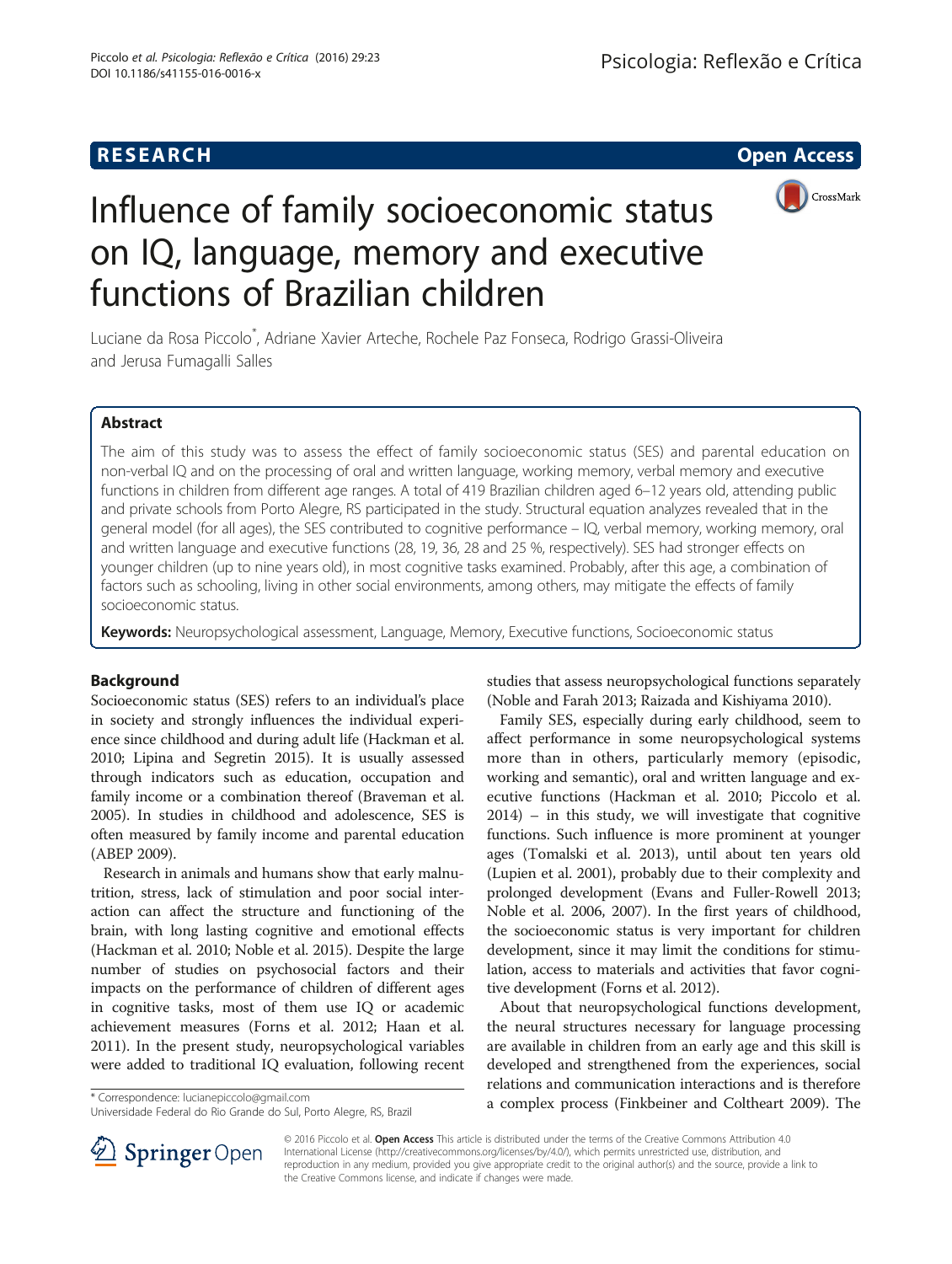acquisition of written language (literacy) occurs later in childhood, being an ongoing task, which is enriched with new skills as the individual develops and interacts with the environment. In this sense, environmental aspects, both social and economic - as material resources -, and psychosocial - like mental health of parents and family relations - have been linked to academic performance and the development of language (Marturano [2006;](#page-9-0) Noble et al. [2006](#page-9-0)).

The executive functions have been defined as a set of skills that in an integrate manner, enable the individual to direct behaviors to goals, performing voluntary actions. Such actions are self-organized, by evaluating their suitability and efficiency to the intended purpose, in order to elect the most efficient strategies, solving thus immediate and/or medium to long term problems (Banich [2009;](#page-8-0) Fuster [2002](#page-8-0)). According to Diamond [\(2013\)](#page-8-0), the core executive functions are inhibition – response inhibition and interference control –, working memory and cognitive flexibility (Diamond [2013\)](#page-8-0). As Weyandt [\(2005](#page-9-0)) highlights, these definitions differ to the degree of emphasis placed either in process control, working memory, inhibition, or other components. There is a progressive development of inhibitory function and the prefrontal areas of the brain. Thus, younger children are less efficient in inhibiting behavior than older children that will improve this ability with age (Brocki and Bohlin [2004\)](#page-8-0).

Although working memory can be considered as a subcomponent of executive functions (Blair et al. [2005](#page-8-0); Diamond [2013](#page-8-0)) in this study we evaluated separately inhibitory control as a component of executive functions and investigated phonological loop, visuospatial sketchpad and central executive, the three of the four components of Baddeley's working memory model (Baddeley [2000\)](#page-8-0). In its classic formulation, working memory consists of separate storage buffers for verbal and visuospatial content, as well as executive processes that act upon the information in the storage buffers (Baddeley [2000](#page-8-0)).

Besides the study of the influence of a socioeconomic index on the development of those cognitive functions, some authors have studied specific influences of family variables, such as parental education. The educational level of parents, especially the mother (Cesare et al. [2013](#page-8-0); Villaseñor et al. [2009](#page-9-0)), is associated with a higher cognitive performance, which was observed in North American (Noble et al. [2006](#page-9-0), [2007](#page-9-0)), Finnish (Klenberg et al. [2001](#page-9-0)), British (Cesare et al. [2013](#page-8-0)) and Latin-American (Ardila et al. [2005\)](#page-8-0) families. As Carneiro et al. [\(2013\)](#page-8-0) affirm, part of the effects that are attributed to mother's education may be driven by the father's schooling through an overlapping effect. However, unless the effect of partner's schooling is incredibly large, this overlapping effect cannot fully explain their results. Those authors find, for example, that an additional year of mother's schooling increases the child's performance on a standardized math test by almost 0.1 of a standard deviation and that effect was observed also in reading at ages 7–8. It seems that more educated mothers are more likely to have better educated husbands, higher income, they are more likely to invest in books,

special lessons and materials (like computers) for their children and those things could explain the maternal education impact in children cognitive development (Carneiro et al. [2013](#page-8-0)). In this study, one of the research questions is to investigate the specific role of parental education, as a separate variable of the SES, asking which SES variables actually impact in neuropsychological development.

Although it has been demonstrated that better environmental conditions are associated with better performance in neuropsychological tasks (Evans and Fuller-Rowell [2013](#page-8-0); Noble and Farah [2013](#page-9-0)), some studies found no differences associated to the socioeconomic status in the performance of executive functions (inhibitory control) (Wiebe et al. [2008](#page-9-0)), working memory and oral and written language (Engel et al. [2008](#page-8-0); Waber et al. [2007\)](#page-9-0). This lack of effect can be partly explained by sample performance homogeneity (Wiebe et al. [2008](#page-9-0)) or strict exclusion criteria (Waber et al. [2007](#page-9-0)), resulting in samples of healthy children with high IQ in spite of their unfavorable SES (Hackman et al. [2010](#page-8-0)). In Engel et al. [\(2008\)](#page-8-0) study, for example, groups were matched on nonverbal IQ which might have washed out differences in other related cognitive systems (e.g. working memory).

In Latin-American samples (Mexico, Argentina, Brazil), authors have found associations between parental education and the performance of children and adolescents (aged 3–13 years) in tasks of attention and verbal and visual memory (Villaseñor et al. [2009](#page-9-0)), executive functions (Ardila et al. [2005](#page-8-0); Arán-Filippetti [2011](#page-8-0); Lipina et al. [2013](#page-9-0)) and written language (Cuadro and Balbi [2012](#page-8-0)). Brazilian studies that not found effects of SES on cognition (Lúcio et al. [2010](#page-9-0); Miranda et al. [2007](#page-9-0)) or show relations in the opposite directions (Lúcio et al. [2010\)](#page-9-0) attribute these results to the sample characteristics or good quality of the schools (Lúcio et al. [2010\)](#page-9-0) and recognize that no other studies resembled they results. Miranda et al. ([2007\)](#page-9-0) explained their uncommon results due to the use of inadequate variables to measure the constructs of interest. They wanted to study the quality of the home environment, but substitute that for "poverty measures" that were done indirectly, by the variable "free or reduced-price lunch program and charter school". So, it seems the results from those Brazilian studies run into methodological obstacles that have produced biases in their research and hindered the analysis of their data.

In short, family SES in childhood seems to affect the general cognitive performance (IQ) but some neuropsychological systems more than in others, particularly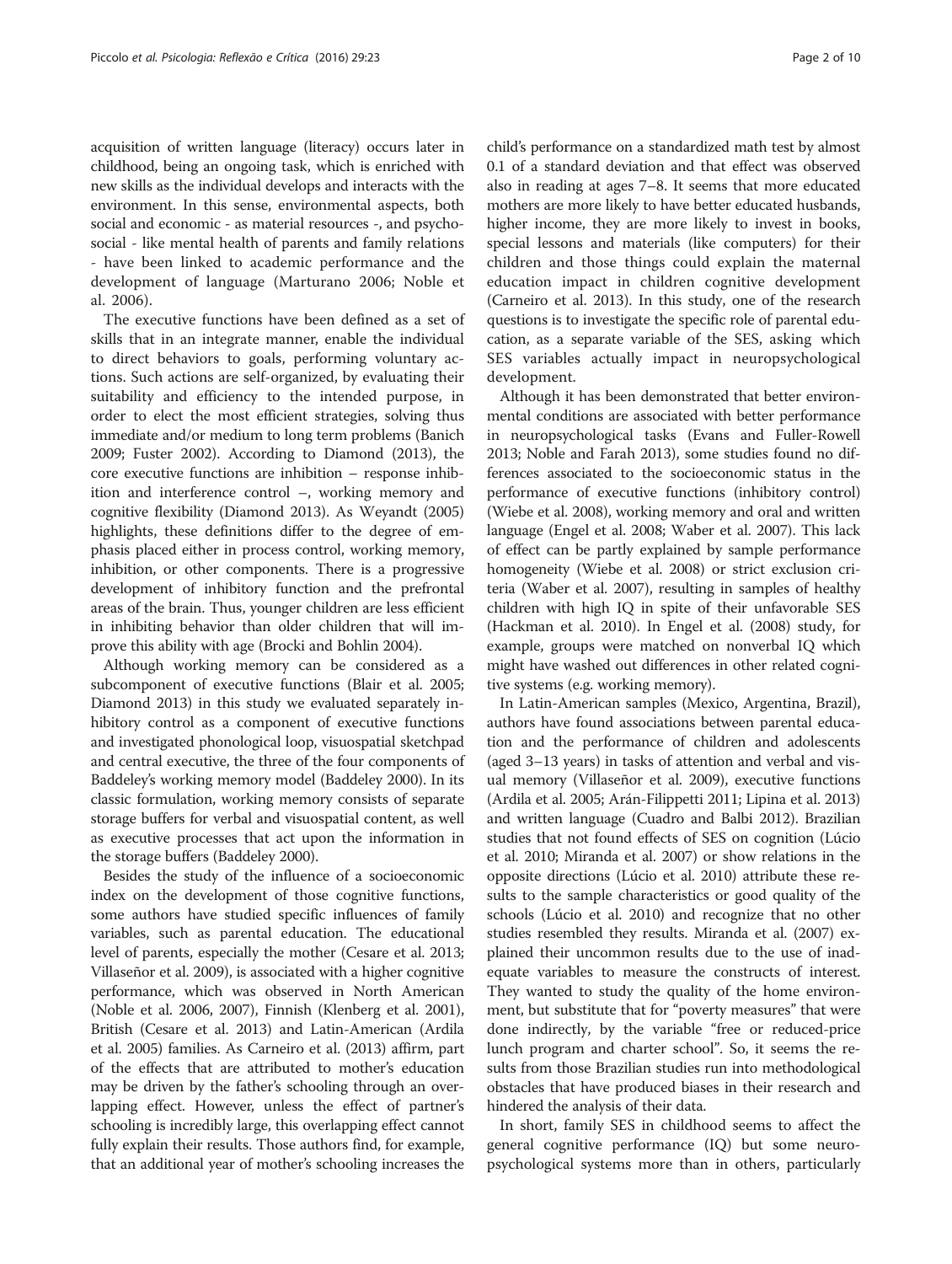memory (episodic, working and semantic), oral and written language and executive functions (Hackman et al. [2010](#page-8-0)). Starting from the importance of empirically investigate this issue and provide evidence to support prevention and intervention programs in child development, the aim of this study was to compare the effect of family SES (and specifically parental education) between age ranges regarding IQ performance, language (oral and written), memory (episodic, semantic and working) and executive functions (inhibitory components and cognitive flexibility, in particular) in children from 6 to 12 years old. The hypothesis was that the relationship between low socioeconomic status (including low parental education) and lower performance in IQ and in the assessed tasks (Ardila et al. [2005;](#page-8-0) Noble et al. [2007](#page-9-0)) would be more noticeable in younger children (Blair et al. [2011](#page-8-0); Lupien et al. [2001\)](#page-9-0). This study intends to give a better comprehension about this issue in Brazil, providing evidences from a large sample, using classical measures of SES and neuropsychological tasks based on traditional paradigms (besides IQ measures), with robust statistical analysis, that could be the basis for rethinking public policies that promote child development.

#### Method

#### Design

This is a quantitative, descriptive-explanatory study. The dependent variables are IQ and performance in tasks that assess language, verbal memory, working memory and executive functions. The independent variables are children age, parental education and family socioeconomic status according to a survey of the Brazilian Association of Research Companies - ABEP ([2009\)](#page-8-0), an index (combining parental education and income) that characterizes the family socioeconomic status.

#### **Participants**

A total of 419 Brazilian children selected by convenience sampling, 54.4 % females, aged  $6-12$  years old ( $M = 9.08$ ;  $SD = 1.93$ ), 213 attending public (3 schools with basic education development index - IDEB = 4,3 each) and 206 private (2) schools (from 1st to 7th grade) in Porto Alegre, Rio Grande do Sul, participated in the study. The children, without grade repetition, monolinguals (basic English classes in their schools) and native speakers of Brazilian Portuguese, with no history of neurological or psychiatric illnesses, uncorrected auditory and visual impairments, according to a questionnaire completed by the parents, belonged to families of SES A (30.2 %), B1 and B2 (51 %), C (18.6 %) and D (0.2 %), according to the ABEP's classification (A is the highest level and E is the lowest). On the other hand, 56 % of the Brazilian families belong to SES C (IBGE [2012](#page-8-0)). No performance differences were found on

the cognitive tasks evaluated in this study in children aged 6–7 years old, 8–9 years old and 10, 11 and 12 years old. We then decided to split the sample in these three age ranges.

The exclusion criteria were: performance below the 25th percentile at Raven's Colored Progressive Matrices test - Special Raven's Scale (Angelini et al. [1999](#page-8-0)) and/or indicators of behavioral changes and Attention deficit hyperactivity disorder (ADHD), assessed using Conners Abbreviated Teacher Rating Scale - CATRS-10)(Brito [1987](#page-8-0)). According to a study of Brito [\(1987\)](#page-8-0), the cutoff point suggested for the Brazilian population is a performance above the 90<sup>th</sup> percentile. We only evaluate children who fit the inclusion criteria. No child was excluded after cognitive assessment.

#### General procedures

This study was approved by the Ethics Committee of the Institute of Psychology of Universidade Federal do Rio Grande do Sul (UFRGS), under protocol 2008/067. The children were assessed only after their parents or guardians signed the Informed Consent Form (TCLE). The schools were selected by convenience sampling and the names of the students from each grade were randomly selected (draw). The children were assessed in two sessions, one collective session (Raven's Colored Progressive Matrices test - Special Raven's Scale, Angelini et al. [1999](#page-8-0)), lasting approximately 20 min, and one individual session of approximately 60 min (neuropsychological tasks).

#### Specific instruments and procedures

Non-verbal intelligence was assessed by Raven's Colored Progressive Matrices test - Special Raven's Scale (Angelini et al. [1999](#page-8-0)).

Subtests of verbal memory, working memory, oral and written language and executive functions of the Child Brief Neuropsychological Assessment Battery - NEUPSILIN-INF(de Salles et al. [2011,](#page-8-0) [in press\)](#page-9-0). The following memory tasks were used for this study: digit span (forward and backward) (maximum score: 28 points), pseudoword span (maximum score: 20 points), visuospatial working memory (similar to Corsi Blocks, but on 2 D, maximum score: 28 points), immediate recall of a list of (nine) words, immediate recall of (nine) figures showed to children (visuoverbal episodic memory) and semantic memory (4 general knowledge questions – 1 point each). For assessment of language: rhyme task (children had to say which words rhyme, total score of 4 points), phonemic subtraction (take off one phoneme of a composite threeletter syllable, total score of 6 points), listening comprehension (5 points), inferential processing (total score of 8 points), reading aloud (17 points), reading comprehension (total score of 5 points), spelling (total score of 19 points), spontaneous writing and written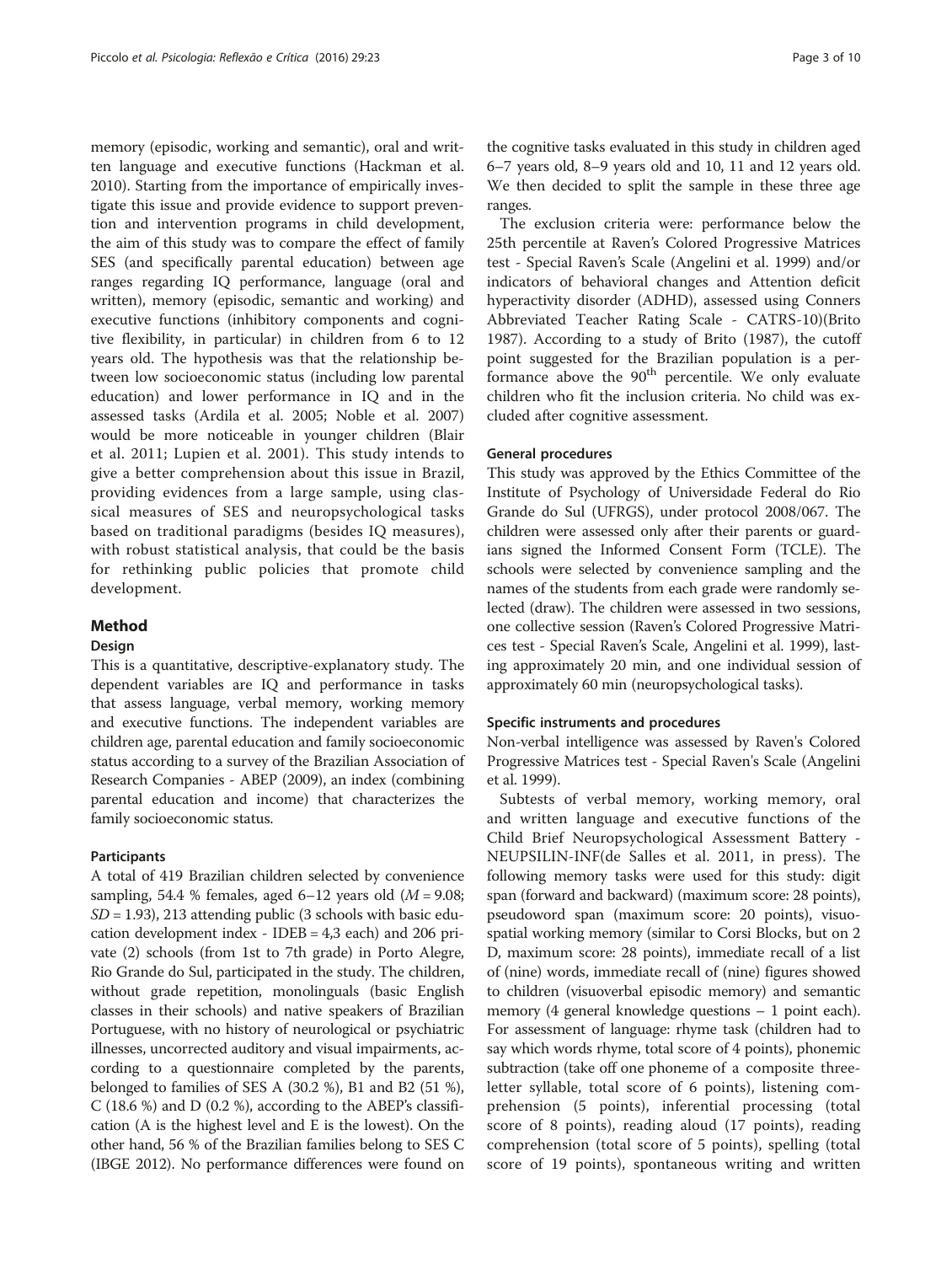copies of words. The following tasks were used for assessment of executive functions: orthographic verbal fluency, semantic verbal fluency and auditory go-nogo (children heard a sequence of numbers and had to say "yes" to every number but 8, when they supposed to stay quiet).

#### Results

Table [1](#page-4-0) includes the participants' performances (mean and standard deviation) in IQ (Raven) and in memory, language and executive functions of the NEUPSILIN-INF, by socioeconomic status and age range.

In order to assess the relationship between SES (ABEP scale), age and cognitive/neuropsychological performance of the children structural equation modeling was conducted, using Mplus software version 6.0 (Muthén and Muthén [2007](#page-9-0)). First, the construction of measurement models will be described, and finally, the structural model. The indexes of adjustments of models are presented according to Byrne [\(2011](#page-8-0)). The measurement models were based on factor analysis of the instrument NEUPSILIN-Inf, proposed by Salles et al. [\(2014\)](#page-9-0), using maximum likelihood (ML) as an estimation method. The following tasks were used: rhyme, phonemic subtraction, reading words and pseudowords, spontaneous writing and reading comprehension as indicators of the latent variable oral and written language. The tasks digit span (forward and backward), pseudoword span and visuospatial working memory composed the latent variable working memory. The go-no go task and the orthographic and semantic verbal fluency tasks were used as indicators of the latent variable executive functions (inhibitory control component). The latent variable verbal memory was composed of the following tasks: semantic memory, episodic memory (immediate recall) and visuoverbal episodic memory. The measurement model showed satisfactory fit indices:  $\chi^2(102) = 178.63$   $(p < 0.01)$ ;  $\chi^2/gl = 1.751$ ; Comparative Fit Index – CFI – 0.973; Tucker-Lewis Fit parative Fit Index – CFI = 0.973; Tucker-Lewis Fit Index – TLI = 0.964; Root Mean Square Error of Approximation – RMSEA = 0.042 (Confidence Interval – CI 90 %: 0.032–0.052); Standardized Root Mean Square Residual – SRMR = 0.037.

The structural models included the SES variables and IQ and is represented in Fig. [1.](#page-5-0) Once the literature has affirmed that there are differences in the contribution of SES to the different ages, we made the structural models by age range (6–7, 8–9, 10–12). In general, the structural models showed satisfactory fit indices, according to Table [2.](#page-6-0) Although  $\chi^2$  has  $p < 0.01$ , according to Byrne [\(2011](#page-8-0)) this meas-<br>urgment has been considered very sensitive to the sampling urement has been considered very sensitive to the sampling size, and p values like those obtained in this paper have been accepted (Byrne [2011\)](#page-8-0), without compromising good model fit. The estimated coefficients are reported in Fig. [1](#page-5-0) (STDYX standardization method). There was a statistically significant

difference between the contributions of SES to the performance on the tasks assessed between the age groups, as follows: six/seven years and eight/nine years  $(\chi^2(10) = 27.9,$  $\chi^2$ /gl = 2.79; p < 0.05), between six/seven and ten/<br>eleven/twelve years  $(x^2(10) - 115.475 - x^2/\alpha - 11.547 \cdot n)$ eleven/twelve years  $(\chi^2(10) = 115.475, \chi^2/gl = 11.547; \; p > 0.05)$  and between eight/nine and ten/eleven/twelve < 0.05) and between eight/nine and ten/eleven/twelve years  $(\chi^2 (10) = 87.57, \chi^2/gl = 8.757; p < 0.05)$ .<br>The structural model for material and model

The structural model for maternal and paternal education as predictors showed satisfactory indices, according to Table [2](#page-6-0) (models by age range). There was a statistically significant difference between the contributions of maternal education to the performance in the assessed tasks between the following age groups: six/seven years and eight/ nine years  $(\chi^2(10) = 4.529, \chi^2/gl = 0.453; p < 0.05)$ , six/seven<br>and ten/eleven/twelve years  $(\chi^2(10) - 116.853, \chi^2/gl - 11.6853)$ and ten/eleven/twelve years ( $\chi^2(10) = 116.853$ ,  $\chi^2/gl = 11.68$ ;  $p$  < 0.05) and between eight/nine and ten/eleven/twelve years  $(\chi^2(10) = 70.323, \chi^2/gl = 7.032; p < 0.05)$ . Likewise, re-<br>garding parental education, the values obtained for patergarding parental education, the values obtained for paternal education were: between six/seven years and eight/nine years  $(\chi^2(10) = 44.298, \chi^2/gl = 4.43; p < 0.05)$ , between<br>six/seven and ten/eleven/twelve years  $(\chi^2(10) - 104.134, \chi^2)$ six/seven and ten/eleven/twelve years ( $\chi^2(10) = 104.134$ ,  $\chi^2$ /  $gl = 10.413$ ;  $p < 0.05$ ) and between eight/nine and ten/ eleven/twelve years  $(\chi^2 (10) = 59.836, \chi^2/gl = 5.984; p < 0.05)$ <br>(see Figs. 2, and 3). The estimated coefficients are re-(see Figs. [2](#page-6-0) and [3\)](#page-7-0). The estimated coefficients are reported in Figs. [2](#page-6-0) and [3](#page-7-0) (STDYX standardization method).

#### **Discussion**

The results show a moderate effect of SES and specifically parental education (mainly maternal education) on the performance in memory (working memory), language and executive functions, especially for younger children (from 6 to 12 years old). The children with lower SES had lower performance regarding IQ, verbal episodic and semantic memory, working memory, written language, visuoverbal memory and inhibitory control tasks than those with higher SES. The findings of the present study are consistent with those from other studies that have demonstrated the contribution of SES to cognitive performance at different age ranges, especially in younger children (Blair et al. [2011](#page-8-0); Lupien et al. [2001](#page-9-0); Noble et al. [2006](#page-9-0), [2007;](#page-9-0) Piccolo et al. [2012](#page-9-0)). In fact, the magnitude of the relationship between SES and the identified factors were similar to other studies conducted in other contexts, like US and Canada (Lupien et al. [2001;](#page-9-0) Noble et al. [2006](#page-9-0), [2007](#page-9-0)).

In the early years of childhood until school age, the socioeconomic status is a major factor since it may limit the conditions of the environment, what impacts on stimulation, access to materials and activities that favor cognitive development, presence of parents or caregivers and willingness to engage in activities with the child (Forns et al. [2012](#page-8-0)). Cognition, in general, and more specifically, memory, language and executive functions, seem to be more affected by the socioeconomic environment, due to its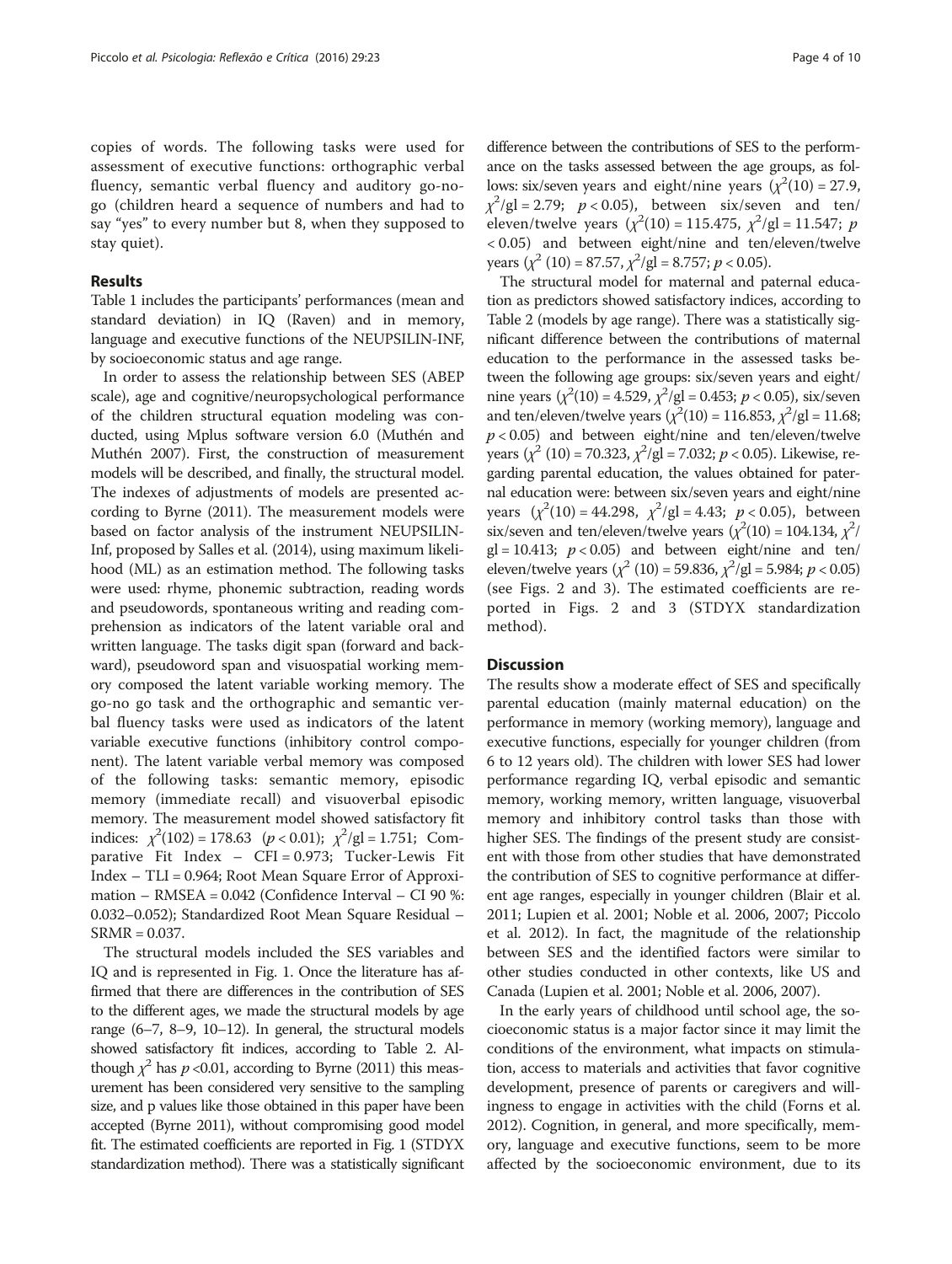| Tasks<br>SES<br>Age range     |            | Groups  |         |           |         |         |                |         |         |           |         |         |           |
|-------------------------------|------------|---------|---------|-----------|---------|---------|----------------|---------|---------|-----------|---------|---------|-----------|
|                               |            | Α       |         | <b>B1</b> |         |         | B <sub>2</sub> |         |         | C         |         |         |           |
|                               |            | $6 - 7$ | $8 - 9$ | $10 - 12$ | $6 - 7$ | $8 - 9$ | $10 - 12$      | $6 - 7$ | $8 - 9$ | $10 - 12$ | $6 - 7$ | $8 - 9$ | $10 - 12$ |
| IQ                            | М          | 25.52   | 31.74   | 32.16     | 25.14   | 29.24   | 31.41          | 24.29   | 27.97   | 30.70     | 20.76   | 26.52   | 30.52     |
|                               | <b>SD</b>  | 4.69    | 2.66    | 3.05      | 4.71    | 5.37    | 3.36           | 3.97    | 4.46    | 3.64      | 5.07    | 4.72    | 3.57      |
| Semantic and episodic memory  |            |         |         |           |         |         |                |         |         |           |         |         |           |
| Immediate recall              | М          | 4.70    | 5.08    | 5.50      | 4.50    | 4.57    | 5.59           | 4.54    | 5.45    | 5.60      | 4.00    | 4.84    | 5.19      |
|                               | <b>SD</b>  | 1.36    | 1.24    | 1.08      | 1.25    | 1.21    | 1.06           | 1.07    | 1.23    | 1.25      | 1.05    | 0.80    | 0.95      |
| Late recall                   | М          | 3.03    | 3.95    | 3.98      | 3.28    | 3.17    | 4.07           | 3.43    | 4.45    | 4.28      | 2.19    | 3.12    | 3.87      |
|                               | SD         | 1.45    | 1.64    | 1.45      | 1.65    | 1.37    | 1.19           | 1.55    | 1.03    | 1.49      | 1.72    | 1.27    | 1.15      |
| Visuoverbal                   | М          | 4.76    | 5.74    | 6.25      | 5.56    | 5.61    | 6.18           | 4.96    | 5.61    | 6.32      | 4.43    | 5.52    | 5.77      |
|                               | SD         | 1.15    | 1.39    | 1.15      | 1.13    | 1.19    | 1.13           | 1.11    | 0.92    | 1.24      | 1.03    | 1.23    | 0.85      |
| Semantic                      | М          | 3.73    | 3.90    | 3.94      | 3.67    | 3.74    | 3.98           | 3.32    | 3.94    | 3.98      | 3.33    | 3.80    | 3.87      |
|                               | <b>SD</b>  | 0.45    | 0.38    | 0.24      | 0.48    | 0.54    | 0.15           | 0.48    | 0.25    | 0.15      | 0.73    | 0.41    | 0.34      |
| Working memory                |            |         |         |           |         |         |                |         |         |           |         |         |           |
| Digit span (forward)          | М          | 17.27   | 20.69   | 22.15     | 17.50   | 18.74   | 21.48          | 16.96   | 18.68   | 21.04     | 13.62   | 16.92   | 19.45     |
|                               | SD         | 4.29    | 3.79    | 2.44      | 3.37    | 4.08    | 2.76           | 3.24    | 3.90    | 3.04      | 3.71    | 4.87    | 3.55      |
| Digit span (backward)         | М          | 16.15   | 20.46   | 21.88     | 16.06   | 19.04   | 20.45          | 15.29   | 18.32   | 20.17     | 10.67   | 17.60   | 20.84     |
|                               | <b>SD</b>  | 5.14    | 4.51    | 3.85      | 4.61    | 3.86    | 3.68           | 5.40    | 4.20    | 3.73      | 5.21    | 4.42    | 3.49      |
| Pseudoword span               | М          | 11.19   | 14.50   | 14.87     | 11.67   | 12.57   | 14.20          | 10.30   | 12.35   | 14.43     | 10.33   | 10.79   | 13.19     |
|                               | <b>SD</b>  | 3.53    | 3.46    | 3.36      | 3.14    | 3.88    | 2.73           | 2.70    | 2.68    | 3.12      | 3.09    | 2.87    | 2.96      |
| Visuospatial working memory   | М          | 19.64   | 23.89   | 25.08     | 17.83   | 22.91   | 24.09          | 17.71   | 22.42   | 23.23     | 11.38   | 22.04   | 23.68     |
|                               | <b>SD</b>  | 6.01    | 5.63    | 3.17      | 7.21    | 4.90    | 3.99           | 5.56    | 5.28    | 3.78      | 7.05    | 6.00    | 4.26      |
| Language                      |            |         |         |           |         |         |                |         |         |           |         |         |           |
| Rhyme                         | М          | 3.58    | 3.77    | 3.94      | 3.47    | 3.48    | 3.82           | 3.32    | 3.58    | 3.81      | 2.86    | 3.52    | 3.74      |
|                               | <b>SD</b>  | 0.75    | 0.49    | 0.24      | 0.77    | 0.67    | 0.39           | 0.91    | 0.67    | 0.39      | 0.95    | 0.59    | 0.45      |
| Phonemic subtraction          | М          | 5.30    | 5.77    | 5.87      | 5.17    | 5.26    | 5.80           | 5.00    | 5.55    | 5.89      | 3.62    | 5.32    | 5.61      |
|                               | SD         | 1.10    | 0.54    | 0.49      | 1.40    | 0.97    | 0.55           | 1.16    | 0.77    | 0.31      | 1.69    | 1.41    | 0.56      |
| Listening                     | М          | 4.73    | 4.87    | 4.87      | 4.86    | 4.61    | 4.82           | 4.79    | 4.81    | 4.89      | 4.71    | 4.84    | 4.97      |
|                               | <b>SD</b>  | 0.45    | 0.34    | 0.35      | 0.35    | 0.50    | 0.39           | 0.42    | 0.40    | 0.31      | 0.46    | 0.37    | 0.18      |
| Inferential processing        | М          | 2.39    | 5.23    | 6.96      | 2.58    | 5.39    | 6.59           | 2.39    | 4.94    | 6.15      | 1.24    | 4.08    | 6.29      |
|                               | SD         | 2.29    | 1.95    | 1.12      | 2.35    | 1.97    | 1.37           | 2.57    | 1.95    | 1.30      | 1.67    | 2.48    | 1.79      |
| Reading words and pseudowords | М          | 15.03   | 16.03   | 16.52     | 14.17   | 15.74   | 16.34          | 13.46   | 16.10   | 16.17     | 9.67    | 15.40   | 16.29     |
|                               | <b>SD</b>  | 1.94    | 1.04    | 0.58      | 3.73    | 1.39    | 0.57           | 4.28    | 0.94    | 0.70      | 5.41    | 1.63    | 0.74      |
| Reading comprehension         | ${\cal M}$ | 4.82    | 4.97    | 4.90      | 4.56    | 4.96    | 4.98           | 4.75    | 4.94    | 4.98      | 3.76    | 4.88    | 4.94      |
|                               | <b>SD</b>  | 0.53    | 0.16    | 0.69      | 1.11    | 0.21    | 0.15           | 0.59    | 0025    | 0.15      | 1.26    | 0.44    | 0.25      |
| spelling                      | ${\cal M}$ | 15.03   | 17.79   | 18.44     | 14.03   | 17.26   | 18.43          | 13.36   | 17.60   | 18.15     | 8.70    | 16.40   | 18.19     |
|                               | <b>SD</b>  | 2.65    | 1.32    | 0.73      | 4.28    | 1.57    | 0.45           | 4.08    | 1.40    | 1.12      | 5.95    | 2.12    | 1.01      |
| Spontaneous writing           | М          | 1.33    | 1.90    | 1.96      | 1.25    | 1.78    | 1.84           | 1.11    | 1.84    | 1.81      | 0.67    | 1.24    | 1.84      |
|                               | <b>SD</b>  | 0.65    | 0.31    | 0.19      | 0.84    | 0.42    | 0.37           | 0.79    | 0.45    | 0.45      | 0.80    | 0.52    | 0.37      |
| Written copy of words         | ${\cal M}$ | 1.70    | 1.92    | 1.98      | 1.75    | 1.96    | 1,91           | 1.61    | 1.81    | 2.00      | 1.71    | 1.76    | 1.97      |
|                               | SD         | 0.47    | 0.27    | 0.14      | 0.50    | 0.21    | 0,29           | 0.57    | 0.48    | 0         | 0.46    | 0.44    | 0.18      |

<span id="page-4-0"></span>Table 1 Participants' Performances (Mean and Standard Deviation) in IQ and Language, Memory and Executive Functions by Socioeconomic Status and Age Range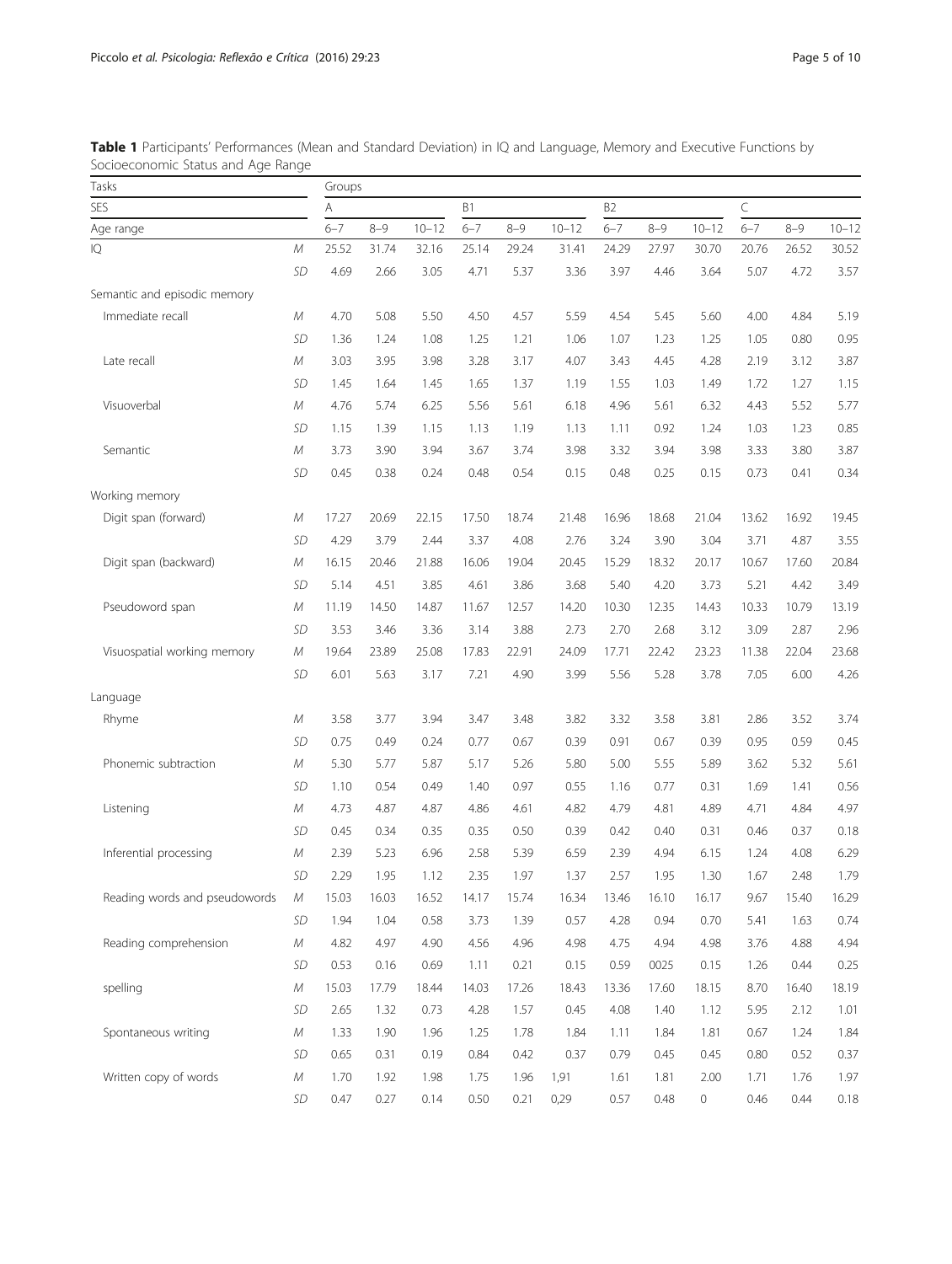| <b>Executive Functions</b>  |    |       |       |       |       |       |       |       |       |       |       |       |       |
|-----------------------------|----|-------|-------|-------|-------|-------|-------|-------|-------|-------|-------|-------|-------|
| Orthographic verbal fluency | М  | 5.58  | 8.03  | 10.02 | 6.11  | 7.78  | 9.70  | 5.86  | 7.84  | 9.89  | 4.40  | 7.87  | 8.52  |
|                             | SD | 2.37  | 3.44  | 3.32  | 3.05  | 3.83  | 2.90  | 2.88  | 2.91  | 4.27  | 2.11  | 3.04  | 3.72  |
| Semantic verbal fluency     | М  | 11.82 | 14.77 | 18.46 | 12.56 | 15.39 | 15.95 | 1.36  | 13.19 | 16.96 | 10.00 | 12.44 | 15.74 |
|                             | SD | 3.69  | 3.38  | 3.94  | 3.86  | 5.05  | 5.26  | 4.67  | 3.89  | 5.11  | 4.10  | 3.71  | 4.67  |
| go-no go task               | М  | 51.42 | 55.03 | 57.13 | 50.17 | 55.96 | 57.89 | 49.68 | 55.94 | 57.09 | 45.70 | 52.04 | 56.90 |
|                             | SD | 6.36  | 3.54  | 4.82  | 7.76  | 4.65  | 2.89  | 6.35  | 3.72  | 3.27  | 6.91  | 6.96  | 3.66  |

<span id="page-5-0"></span>Table 1 Participants' Performances (Mean and Standard Deviation) in IQ and Language, Memory and Executive Functions by Socioeconomic Status and Age Range (Continued)

Obs. M Mean, SD standard deviation

prolonged development – at a neuroanatomical level –, which may lead to increased susceptibility to environmental differences (Noble et al. [2006\)](#page-9-0). Besides, SES is strongly related to other environmental aspects such as maternal depression and the amount of time spent by parents in activities with their children (Piccolo et al. [2012\)](#page-9-0).

Our results showed that SES effects on cognition decline after nine years old. Lupien et al. ([2001](#page-9-0)) found a similar result and justify that the SES differences could be due to the school environments and also to the neighborhood environments in which children are exposed as a function of SES. In this case, the neuropsychological performance would be influenced by social interactions with peers and teachers at school. In this perspective, the school system – that supposedly give the same resources for all students – and living in other spaces with another people, associated to children character (as resilience), could equalize the performance of children from different socioeconomic contexts. Another hypothesis refers to psychological characteristic of "shift-and-persist" (Chen et al. [2012\)](#page-8-0), consisting of reframing appraisals of current stressors more positively (shifting), while simultaneously persisting with a focus on the future. This characteristic would be associated with reduced physiological risk in low childhood SES individuals, helping them to deal with risks environments (Chen et al. [2012](#page-8-0)).

In the present study, both the SES and specifically parental education showed independent effects, on IQ. The greatest effects were observed in younger children (up to nine years old). Studies of twins and adopted children provide evidence that genetic and environmental factors impact on general intelligence (g factor) and that a substantial part of the variation of cognitive ability in adulthood is explained by genetic variations (Blair [2006\)](#page-8-0). Specifically, the heritability estimates the factor g in young children are about 20 % and decreases as a function of SES (Turkheimer et al. [2003\)](#page-9-0), supposing genotypic and phenotypical contributions to cognition. A model proposed by Eaves et al. [\(1986\)](#page-8-0) explains development as a longitudinal process that incorporates new genetic and environmental effects on the phenotype and that changes may be specific to occasions or constant over time. The continuity of cognitive performance over time and the increase in heritability with age reflect the cumulative long-term effects of a single set of genes expressed throughout development. The quality of the shared

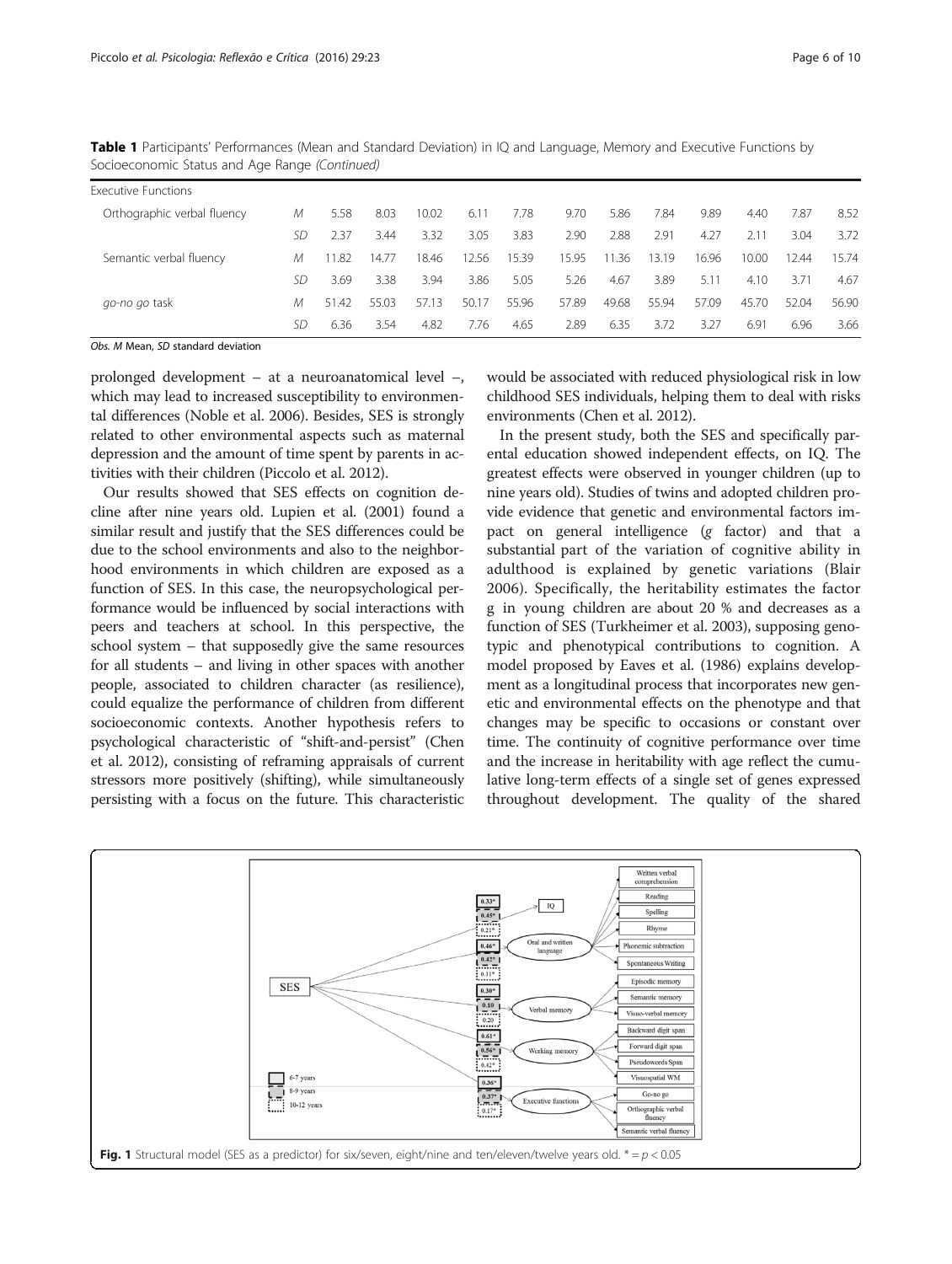| Models                 | x^(gl)     |      | x"∕ql | J۳     |       | <b>RMSEA</b> | IC 90 %         | SRMR  |
|------------------------|------------|------|-------|--------|-------|--------------|-----------------|-------|
| VI: SES                | 193.2(114) | 0.01 | .70   | 0.972: | 0.963 | 0.041        | $0.031 - 0.051$ | 0.036 |
| VI: maternal education | 204.4(114) | 0.01 | 79    | 0.968  | 0.957 | 0.044        | $0.034 - 0.054$ | 0.036 |
| VI: paternal education | 196.6(114) | 0.01 |       | 0.970  | 0.960 | 0.043        | $0.032 - 0.052$ | 0.038 |

<span id="page-6-0"></span>Table 2 Indices for Adjustment of Structural Models

Obs.VI independent variable (predictor)

environment changes from family to family over time appears to exercise a long-term effect on cognitive development (Eaves et al. [1986\)](#page-8-0).

It can be seen that SES and parental education (especially maternal education) had a moderate, but significant effect on children's performance in written and oral language, as previously demonstrated by other studies (Noble et al. [2006](#page-9-0), [2007](#page-9-0)). The acquisition of written language continuously improved with new skills, as the individual grows and it is totally dependent of the interactions with the environment (Finkbeiner and Coltheart [2009](#page-8-0)) that provides stimuli and experiences that are essential for this development as a primary means of social interaction (Kim [2009;](#page-9-0) Peeters et al. [2009](#page-9-0)). Low SES children are more likely to reside in an environment that exhibits sharply lower attainment levels and, in addition, that repeatedly manifests higher rates of crime, divorce, unemployment, and population density than high SES children. On the other hand, parents with high educational level tend to have substantially better educated spouses and higher family income. Also, they are more likely to invest in their children through books, providing special lessons, or availability of a computer, for example (Carneiro et al. [2013\)](#page-8-0). That exposure to written material is essential for language development (Marturano [2006](#page-9-0)) and there is evidence that children whose parents read to them when they are very young are more prepared for the development of reading when they enter school due to

their early contact with books (Duursma et al. [2008](#page-8-0); Kuo et al. [2004](#page-9-0)). The lower the family SES, less frequent is the practice of literacy (Breit-Smith et al. [2010;](#page-8-0) Grieshaber et al. [2012](#page-8-0)).

Moreover, some aspects of phonological awareness, one of the best predictors of proficient reading (Foy and Mann [2003\)](#page-8-0), depend on exposure to reading and home literacy (Kim [2009](#page-9-0); Foy and Mann [2003](#page-8-0)), which also affects word recognition (Peeters et al. [2009](#page-9-0)). Mothers with higher educational level seem to be more likely to read frequently to their children than mothers with lower levels of education (Kuo et al. [2004](#page-9-0); Skibbe et al. [2008](#page-9-0)), which may impact the development of written language in children.

It was showed that SES has an effect on memory. Dynamic models of multiple components, such as the sociocultural theory (Nelson and Fivush [2004\)](#page-9-0), explains that memory development occurs through social interaction and cognitive development over the years. In the present study, children from socioeconomically disadvantaged households had poorer performance than those with high SES, especially until nine years old. According to Gathercole (1998), the basic structure of the working memory is formed at the age of six years, but the capacity of each component increases until adolescence. The main change that occurs during the development of working memory is the increase in the operational efficiency and speed of information processing, as well as greater use of

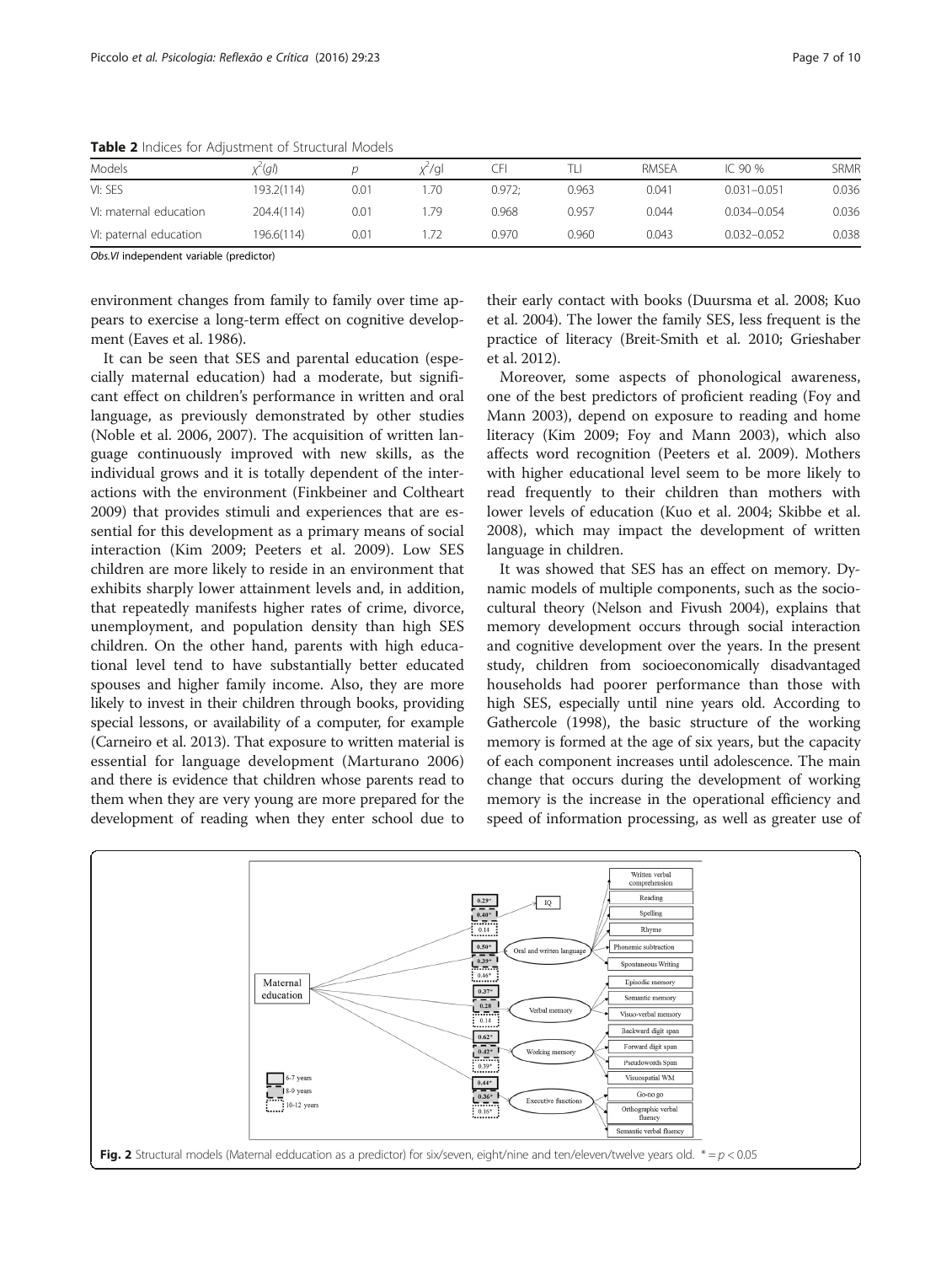<span id="page-7-0"></span>

strategies in problem solving, skills that are influenced by the experiences of children in the family environment (Diamond and Lee [2011](#page-8-0); Gathercole and Baddeley [1993](#page-8-0)).

Regarding the visuospatial component of the working memory, in those cases where visuospatial processing is very complex, the central executive component is triggered to assist in solving the task (Gathercole and Baddeley [1993\)](#page-8-0). In turn, these skills are influenced by the experiences of children in the family environment – opportunities to perform tasks and demands of the environment that require the use of strategies to memorize information, for example – at school, and, thus, from the SES (Nelson and Fivush [2004](#page-9-0)).

In the present study, a significant contribution of the SES and parental education (especially maternal) to the latent variable executive functions was detected. The inhibitory control (assessed by *go-no go* tasks for example) occurs late in childhood. At 10 years of age, the ability to inhibit attention to irrelevant stimuli and motor responses is fairly complete, being usually mastered at the age of 12 (Romine and Reynolds [2005\)](#page-9-0). In agreement with this assumption, in this study, it was found that only between 10 and 12 years, the difference in the go- no go task regarding SES was significant, and low SES children performing poorer in this task compared to those from higher SES. Models that include environmental, biological and cognitive factors try to explain the development of executive functions (Blair and Ursache [2011;](#page-8-0) Stuss [1992](#page-9-0)). They integrate the results of empirical research on the physiology of stress, neurocognitive functions and selfregulation and consider the adaptive processes response to adversity of the environment as an aspect of development of the child (Blair and Raver [2012](#page-8-0)). For example, Stuss [\(1992\)](#page-9-0) propose a model with three hierarchical levels of processing: sensory-perceptual, executive control and self-reflexivity (metacognition), that interacting with

the external environment and are mediated by the frontal lobes. The levels are interrelated and depend on the maturity of primary to higher processes functioning. Also, they are related to the demands of external and internal environment, seeking to maintain the body's adaptation in different situations. So, living in an adverse environment could impair the development of primaries levels and it would impact in the development of superior levels (Stuss [1992\)](#page-9-0).

It is concluded that SES impact decreases with age, in general, except for those functions that develop at a later moment, in this case, inhibitory control. Our study measures were similar to those that have been used in other countries studies that compared SES and performance in neuropsychological tasks. Once we have achieved results similar to those found in "first world countries", it seems that the impact of SES occurs independently of the culture studied, although the developed countries poverty rates are different from developing countries, poverty both there and here is damaging for cognitive development.

Limitations of this study include the use of a short battery that does not have many tasks to widely evaluate neuropsychological functions. Especially in the case of executive functions, few components were evaluated by the three tasks used. On the other hand, the tasks used are from an instrument made for the Brazilian child population, with standards and evidence of validity and reliability for this sample. Another limitation could be that the sample are mostly from medium or high SES and even the poorer participants do not reflect the low SES we can see in some Brazilian regions.

#### Conclusion

In sum, findings from this study indicated that outcomes in language, memory and executive functions vary by SES and that these environment effects may manifest at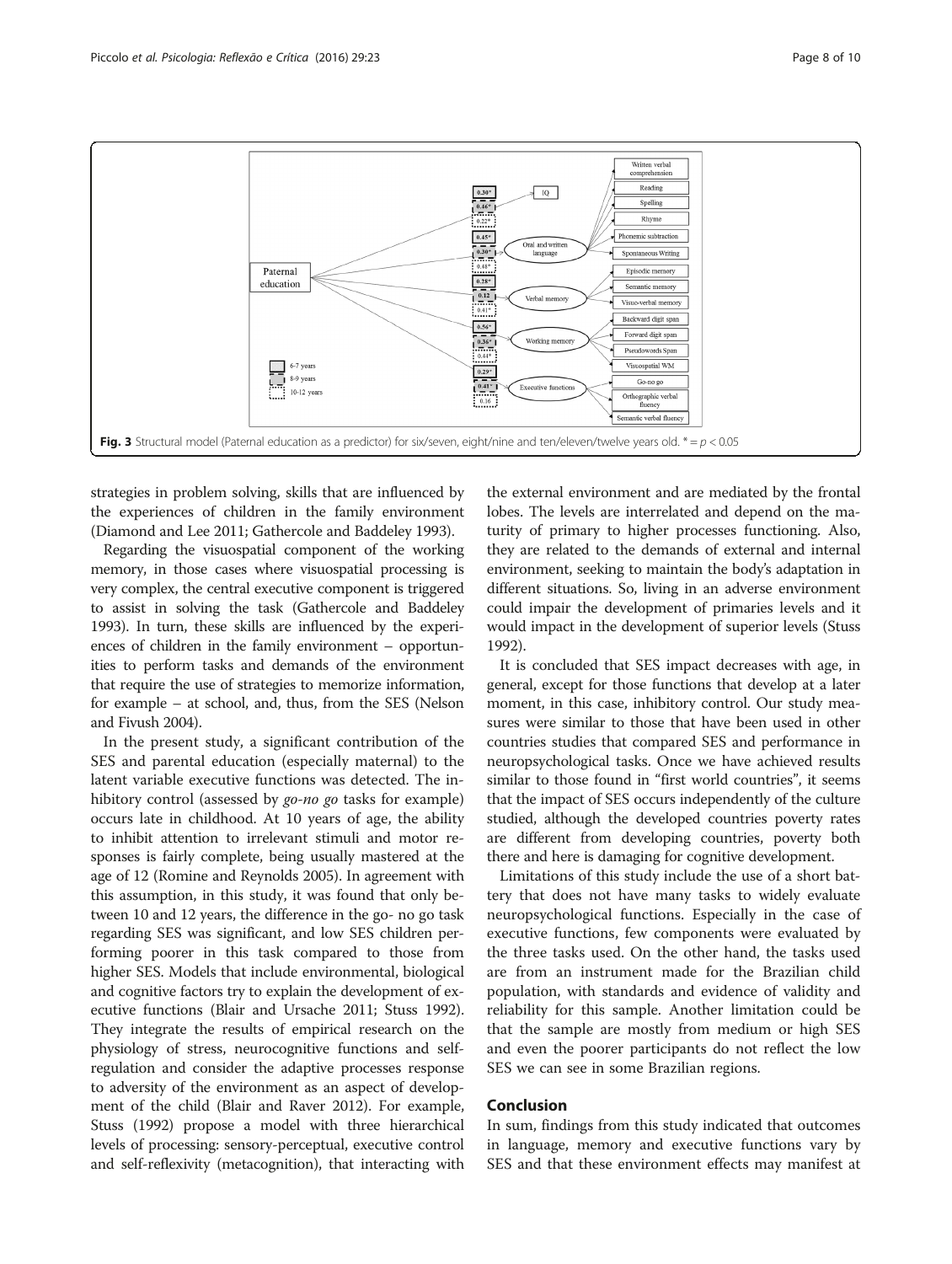<span id="page-8-0"></span>particular developmental stages. The study has implications for interventions, such as associating cognitive stimulation strategies to compensate for the children's learning problems and their reduced neurocognitive development impacted by a lower SES, for example by increasing the frequency of reading and writing habits, and literacy practices, in addition to training teachers. Concerning public policies, it seems that investment in child development should start very early in life, according to this study. The investigators should consider the differences in SES in the formulation of their studies on the cognitive development. Besides, SES should be considered in the divisions of normative groups of neuropsychological tests. This study has no intention of providing a deterministic view on the effects of SES on the lives of the children and their families. Studies on this area are aimed to determine the variables that impact the development of brain and its functions and obtain tools to promote actions that revert and, ideally, prevent difficulties in children's neurocognitive development.

#### Competing interests

The authors declare that they have no competing interests.

#### Authors' contributions

LRP conceived of the study, analyzed the data and participated in its design and wrote the manuscript. AXA helped to analyze the data, participated in the design of the study and helped to write the manuscript RPF participated in the study design and coordination and helped to write the manuscript RGO conceived of the study, and participated in its design and coordination and helped to write the manuscript. JFS conceived of the study, and participated in its design and coordination and helped to write the manuscript. All authors read and approved the final manuscript.

#### Acknowledgements

This research was supported by the Brazilian National Council for the Improvement of Higher Education (CAPES).

#### Received: 15 March 2016 Accepted: 7 April 2016 Published online: 19 April 2016

#### References

- Angelini, A. L., Alves, I. C. B., Custódio, E. M., Duarte, W. F., & Duarte, J. L. M. (1999). Matrizes progressivas coloridas de Raven: escala especial [Manual]. São Paulo: Centro Editor de Testes e Pesquisas em Psicologia.
- Arán-Filippetti V. Funciones ejecutivas en niños escolarizados: efectos de la edad y del estrato socioeconómico. Avances en psicología latinoamericana. 2011;29(1):98–113.
- Ardila A, Rosselli M, Matute E, Guajardo S. The influence of the parents' educational level on the development of executive functions. Dev Neuropsychol. 2005;28(1):539–60.
- Associação Brasileira de Empresas de Pesquisa (2009). Critério de Classificação Econômica Brasil. Recuperado em 30 setembro, 2013, de<http://www.abep.org/>
- Baddeley AD. The episodic buffer: a new component of working memory? Trends Cognit Sci. 2000;4:417–23.
- Banich MT. Executive function: The search for a integrated account. Curr Direct Psychol Sci. 2009;18:89–94.
- Blair C. Toward a revised theory of general intelligence: Further examination of fluid cognitive abilities as unique aspects of human cognition. Behav Brain Sci. 2006;29:145–60.
- Blair C, Raver CC. Child Development in the Context of Adversity: Experiential Canalization of Brain and Behavior. Am Psychol. 2012. doi[:10.1037/a0027493](http://dx.doi.org/10.1037/a0027493). Advance online publication.
- Blair C, Ursache A. A bidirectional model of executive functions and selfregulation. In: Vohs KD, Baumeister RF, editors. Handbook of self-regulation: Research, theory, and applications. New York: Guilford; 2011.
- Blair C, Zelazo PD, Greenberg M. The assessment of executive function in early childhood: Prospects and progress. Dev Neuropsychol. 2005;28:561–71.
- Blair C, Granger DA, Willoughby M, Mills-Koonce R, Cox M, Greenberg MT, FLP Investigators. Salivary cortisol mediates effects of poverty and parenting on executive functions in early childhood. Child Dev. 2011;82(6):1970–84.
- Braveman PA, Cubbin C, Egerter S, Chideva S, Marchi KS, Metzler M, Posner S. Socioeconomic status in health research: one size does not fit all. JAMA. 2005;294:2879–88.
- Breit-Smith A, Cabell SQ, Justice LM. Home Literacy Experiences and Early Childhood Disability: A Descriptive Study Using the National Household Education Surveys (NHES) Program Database. Lang Speech Hear Serv Sch. 2010;41(1):96–107.
- Brito GN. The Conners Abbreviated Teacher Rating Scale: development of norms in Brazil. J Abnorm Child Psychol. 1987;15(4):511–8.
- Brocki KC, Bohlin G. Executive functions in children aged 6 to 13: A dimensional and developmental study. Developmental Neuropsychology. 2004;26:571–593.
- Byrne BM. Structural equation modeling with Mplus : basic concepts, applications, and programming. London: Routledge Academic; 2011.
- Carneiro P, Meghir C, Parey M. Maternal education, home environments and the development of children and adolescents. J Eur Econ Assoc. 2013;11(1):123–60.
- Cesare MD, Sabate R, Lewin KM. A double prevention: how maternal education can affect maternal mental health, child health and child cognitive development. Longitudinal Life Course Stud. 2013;4(3):166–79.
- Chen E, Miller G, Lachman ME, Gruenewald TL, Seeman TE. Protective Factors for Adults from Low Childhood Socioeconomic circumstances: The Benefits of Shift-and- Persist for Allostatic Load. Psych Med. 2012;74(2):178–86.
- Cuadro, J. A., & Balbi, A. (2012). Las diferencias socioeconómicas y la lectura: claves para analizar los resultados de las evaluaciones PISA. Neuropsicologia Latinoamericana, 4(1). Recuperado de [http://neuropsicolatina.org/index.php/](http://neuropsicolatina.org/index.php/Neuropsicologia_Latinoamericana/article/view/93) [Neuropsicologia\\_Latinoamericana/article/view/93](http://neuropsicolatina.org/index.php/Neuropsicologia_Latinoamericana/article/view/93)
- de Salles JF, Fonseca RP, Cruz-Rodrigues C, Mello CB, Barbosa T, Miranda MC. Development of the Child Brief Neuropsychological Assessment Battery NEUPSILIN-INF. Psico-USF. 2011;16(3):297–305.
- Diamond A. Executive Functions. Annu Rev Psychol. 2013;64:135–68.
- Diamond A, Lee K. Interventions Shown to Aid Executive Function Development in Children 4 to 12 Years Old. Science. 2011;333(6045):959–64.
- Duursma E, Pan BA, Raikes H. Predictors and outcomes of low-income fathers reading with their toddlers. Early Childhood Res Quart. 2008;23:351–65.
- Eaves LJ, Long J, Heath AC. A theory of developmental change in quantitative phenotypes applied to cognitive development. Behav Genet. 1986;16(1):143–62.
- Engel PMJ, Santos FH, Gathercole SE. Are working memory measures free of socioeconomic influence? J Speech Lang Hear Res. 2008;51(6):1580–7.
- Evans GW, Fuller-Rowell TE. Childhood poverty, chronic stress, and young adult working memory: the protective role of self-regulatory capacity. Dev Sci. 2013;16(5):688–96. doi:[10.1111/desc.12082](http://dx.doi.org/10.1111/desc.12082).
- Finkbeiner M, Coltheart M. Letter recognition: from perception to representation. Introduction. Cogn Neuropsychol. 2009;26(1):1–6.
- Forns J, Julvez J, García-Esteban R, Guxens M, Ferrer M, Grellier J, Sunyer J. Maternal intelligence-mental health and child neuropsychological development at age 14 months. Gaceta Sanitaria / S.E.S.P.A.S. 2012;26(5):397- 404. doi:[doi: 10.1016/j.gaceta.2011.10.011.](http://dx.doi.org/10.1016/j.gaceta.2011.10.011)
- Foy JG, Mann V. Home literacy environment and phonological awareness in preschool children: Differential effects for rhyme and phoneme awareness. Appl Psycholinguist. 2003;24:59–88.

Fuster JM. Frontal lobe and cognitive development. J Neurocytol. 2002;31(3–5):373–85. Gathercole SE, Baddeley AD. Working Memory and Language. Hove, UK: Psychology Press; 1993.

- Grieshaber S, Shield P, Luke A, Macdonald S. Family literacy practices and home literacy resources: An Australian pilot study. J Early Childhood Literacy. 2012; 12(2):113–38.
- Haan MN, Zeki Al-Hazzouri A, Aiello AE. Life-span Socioeconomic Trajectory, Nativity, and Cognitive Aging in Mexican Americans: The Sacramento Area Latino Study on Aging. J Gerontol B Psychol Sci Soc Sci. 2011;66B(Supplement 1):i102–10.
- Hackman DA, Farah MJ, Meaney MJ. Socioeconomic status and the brain: mechanistic insights from human and animal research. Nature Reviews. Neuroscience. 2010;11(9):651–9.
- Instituto Brasileiro de Geografia e Estatistica IBGE. (2012). Projeção da população do Brasil por sexo e idade: 1980-2050. Revisão 2012. Estudos e Pesquisas DPE, IBGE, n. 24.